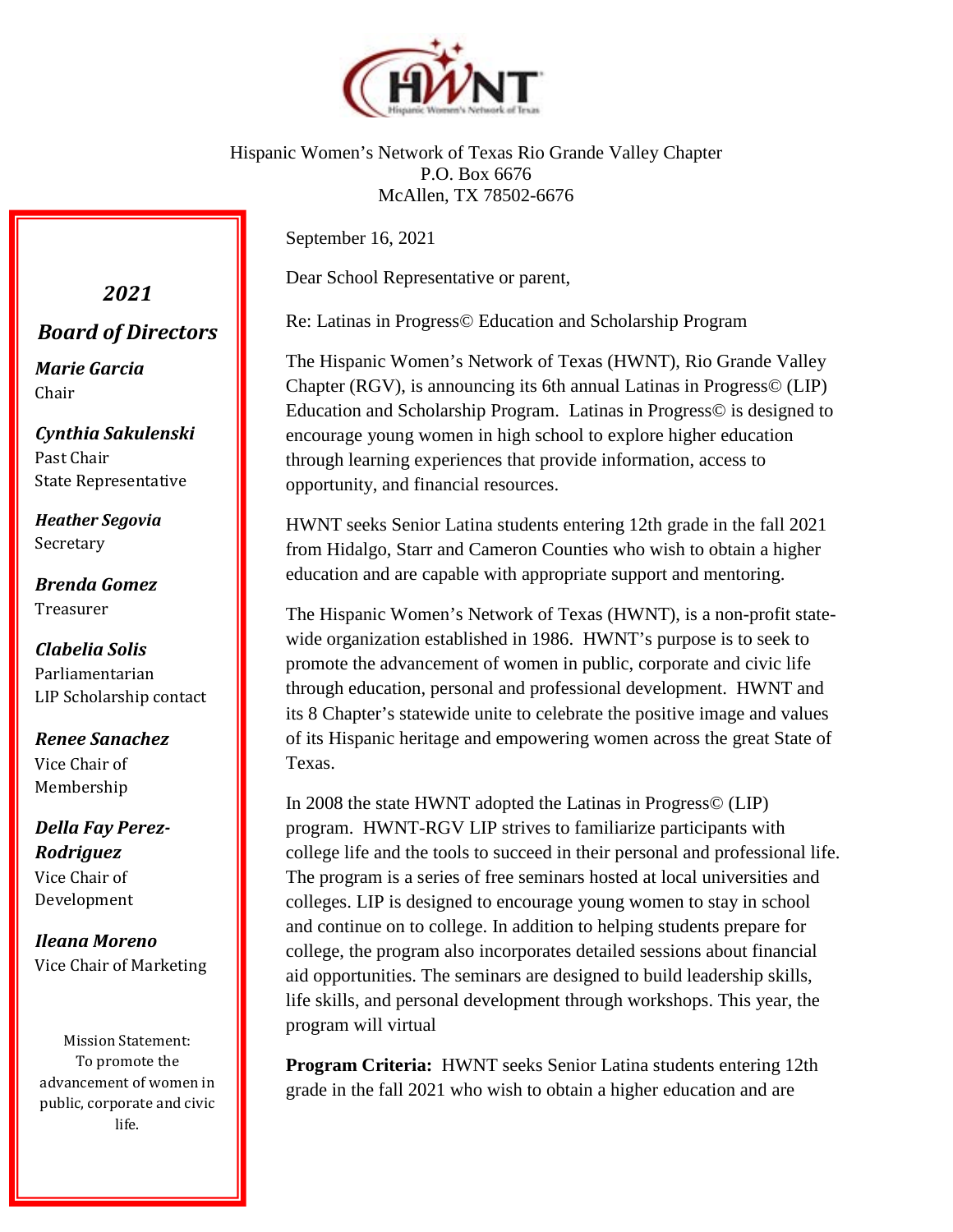

## Hispanic Women's Network of Texas Rio Grande Valley Chapter P.O. Box 6676 McAllen, TX 78502-6676

committed to applying for higher education. Latina ladies entering 12th grade in the fall 2021 with at least a 3.0 GPA are encouraged to apply. Students must be enrolled in high school. Interested students must submit an application and a parental consent form to the program by October 1, 2021. Once accepted, students will be notified by email. Participation from each student in all of the sessions of the program is expected.

Criterion for selection is based on a desire to enroll in higher education, academic performance, extra-curricular activities, community service, and student commitment.

**Scholarships:** Participants who attend all five sessions are eligible for scholarships. To receive a scholarship the student must submit an application by the deadline set in the spring of 2022 to be announced later. Scholarships are awarded based on session participation, academic performance, involvement in extra-curricular activities, community service, and commitment to college enrollment. An average of 10 to 20 scholarships will be awarded with awards ranging from \$250 to \$1000.

**Universities and College Institutions:** Sessions will be held on Saturdays on the campus of a community college or university or supporting sponsor. Host colleges and universities have the opportunity to interact with college candidates and allow them to tour their facilities and learn about their programs.

The seminars will start at 8:30 a.m. and go through 12:00 p.m. Snacks and activities are provided free to the student. Students are to provide their own transportation and punctuality is a must.

Seminars will be held in a variety of institutions such as the University of Texas-Rio Grande Valley, South Texas College, Texas A & M Higher Education Center at McAllen, The College of Health Care Professions and other sponsored locations.

Below is a tentative schedule.

Latinas in Progress© Tentative Program Timeline

| November 13, 2021 | 1 <sup>st</sup> Session College Preparation/Parent Orientation       |
|-------------------|----------------------------------------------------------------------|
| December 11, 2021 | $2nd$ Session STEM and Leadership Skills                             |
| January 8, 2022   | 3 <sup>rd</sup> Session Financial Responsibility, Assertiveness      |
| February 12, 2022 | 4 <sup>th</sup> Session Civic Engagement (Culture, Politics, Civism) |
| March 5, 2022     | 5 <sup>th</sup> Session Life Skills (Safety, Wellness, Health)       |

We appreciate your support in promoting the program to senior Latina students. Space is limited; therefore, the application due date above will be adhered to. Applications can be found